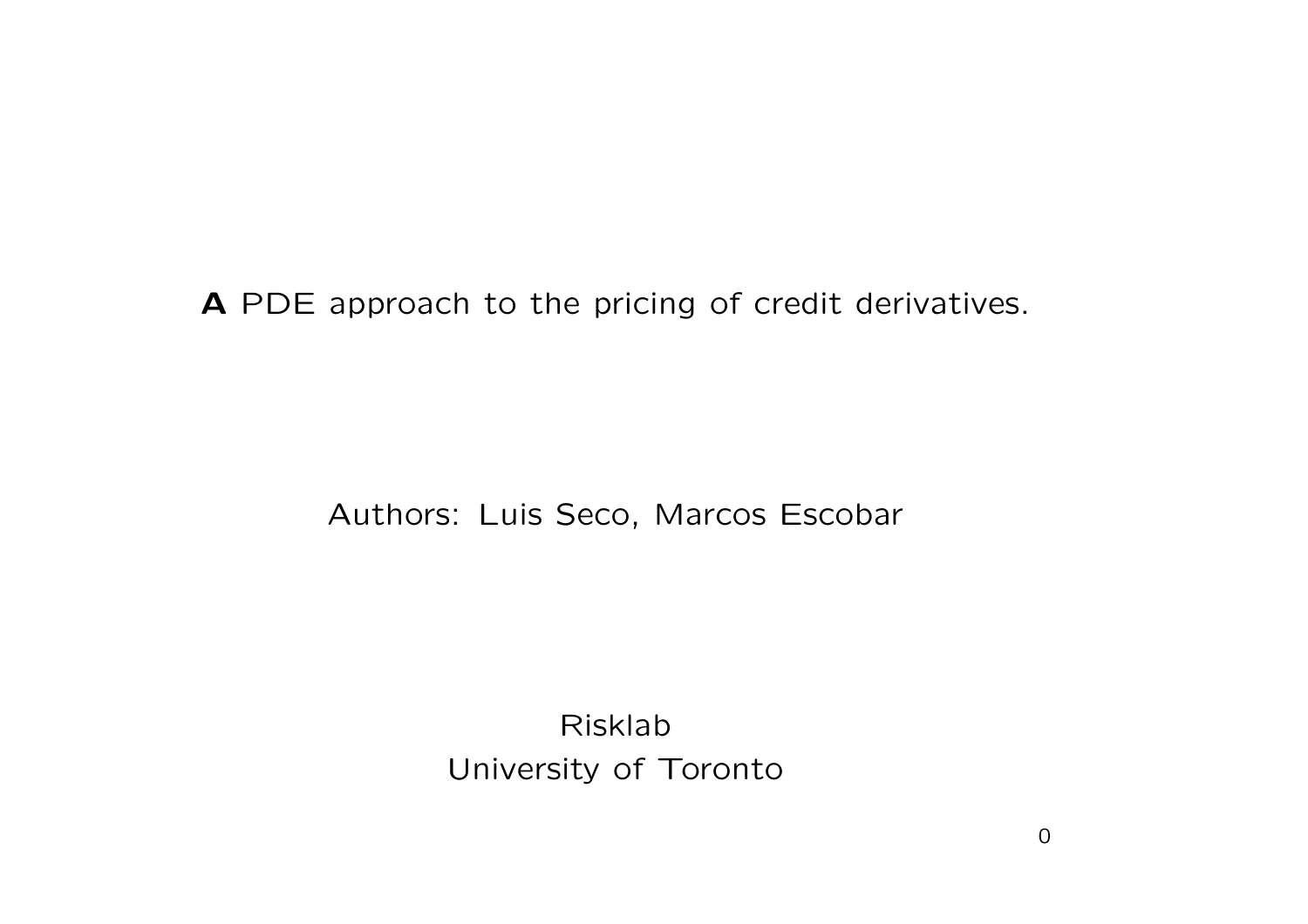### AGENDA

1. Define CDO, *<sup>n</sup>th* to default and *<sup>m</sup>th* worst performance Swaps.

- 2. Structural framework.
- 3. Probabilities needed to compute these derivatives.
- 4. 2-dimensional solution and extensions.
- 5. Actual pricing of these derivatives.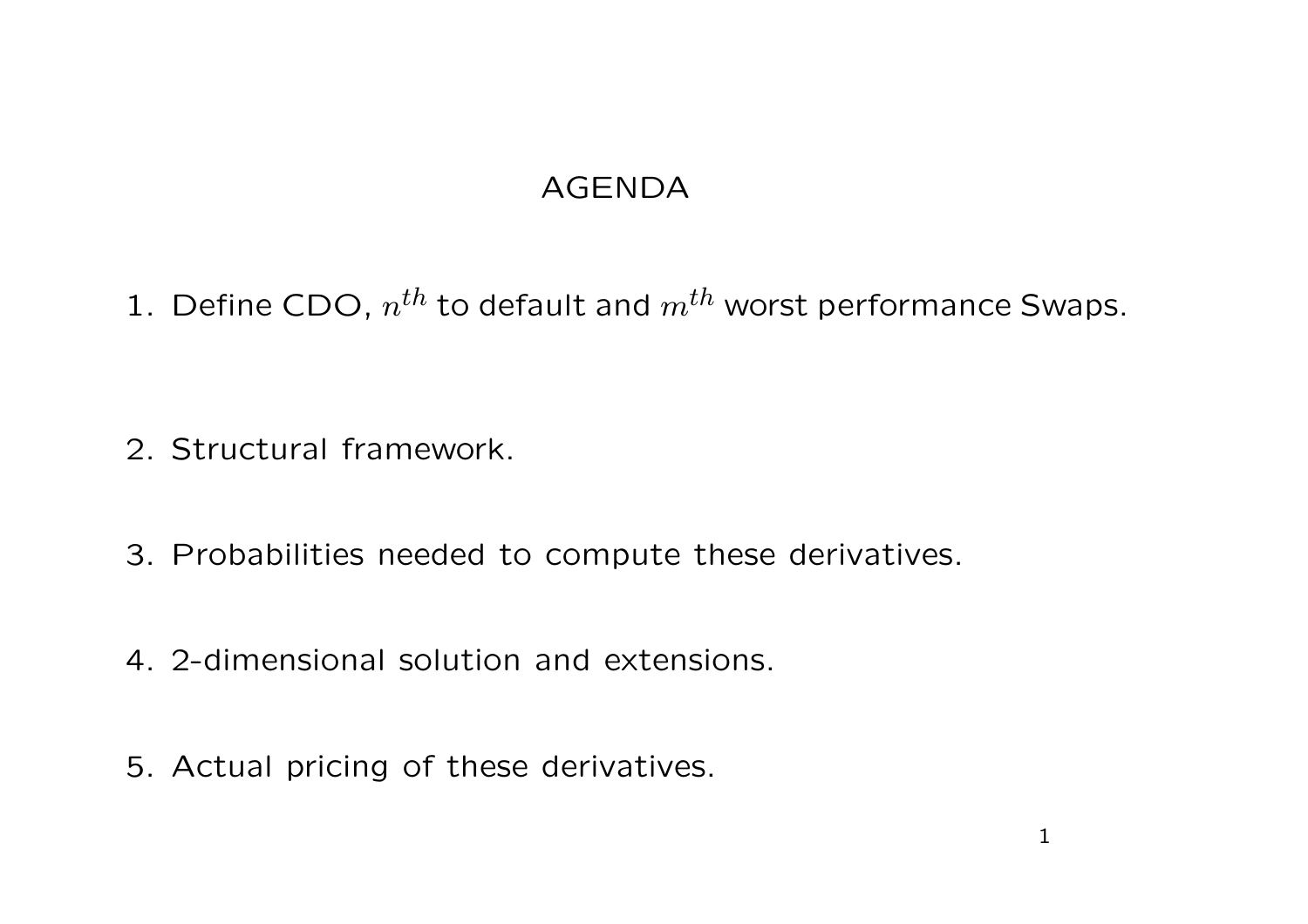## *<sup>n</sup>th* **to default Swap**

The buyer of protection pays <sup>a</sup> specified rate on <sup>a</sup> specified notional principal until the *<sup>n</sup>th* default occurs among <sup>a</sup> specified set of *N* reference entities or until the end of the contract's life. The payments are usually made quarterly (we assume only an initial payment). If the  $n^{th}$  default occurs before the contract maturity, the buyer of protection can present bonds issued by the defaulting entity to the seller of protection in exchange for the face value of the bonds.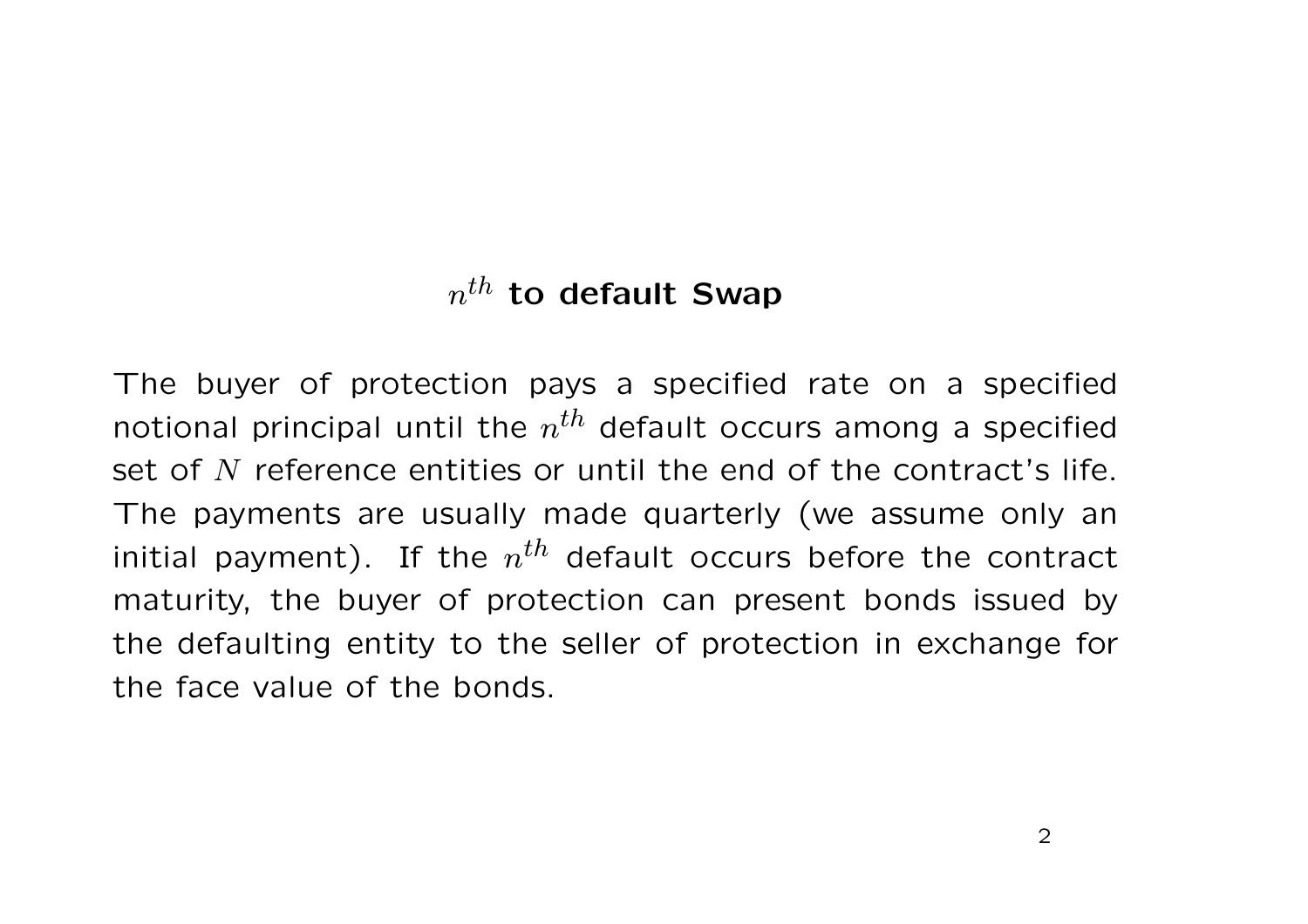# **Collateralized Debt Obligation**

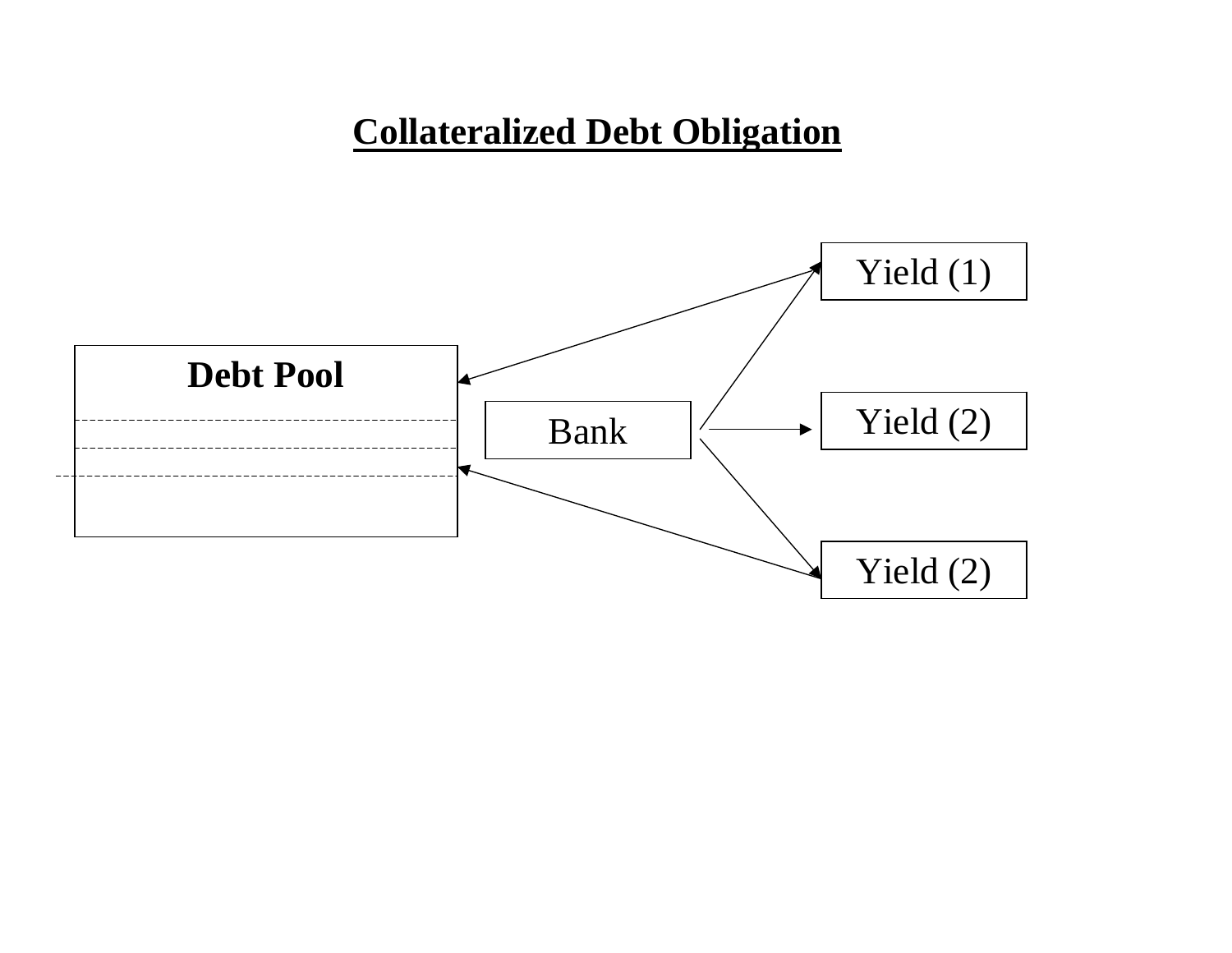### **CDO's**

They are <sup>a</sup> way of creating *M* securities from <sup>a</sup> portfolio of *N* debt instruments (i.e. defaultable bonds).

Security 1 (tranche): Absorbs all credit losses from the portfolio during the life of the CDO until they have reached *<sup>p</sup>*1% of the total bond principal.

Tranche 2. It has  $p_2$ % of the principal and absorbs all losses in excess of  $p_1\%$  of the principal up to a maximum of  $q_2\%$  =  $(p_1 + p_2)\%$  of the principal....

Each Tranche has an specific yields (*ri*), which represent the rates of interest paid to tranche holders. These rates are paid on the balance of the principal remaining in the tranche after losses have been paid.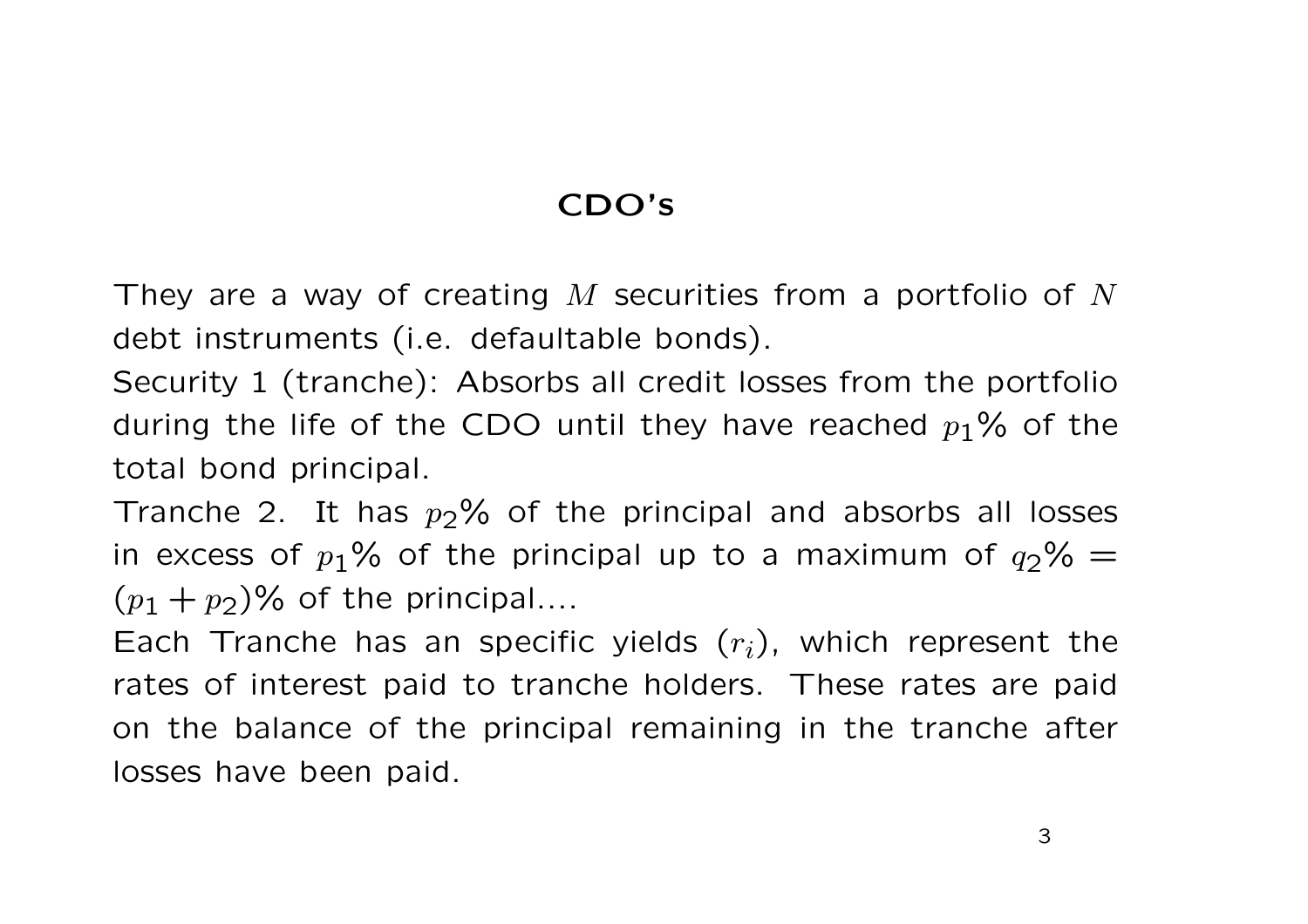### *<sup>n</sup>th* **to default and** *<sup>m</sup>th* **worst performances Swap**

The buyer of protection (**A**) pays <sup>a</sup> specified rate on <sup>a</sup> specified notional principal until the *<sup>n</sup>th* default occurs among <sup>a</sup> specified set of  $N$  reference entities  $(C_i)$  or until the end of the contract's life. The payments are usually made quarterly (we assume only an initial payment). If the *<sup>n</sup>th* default occurs before the contract maturity, **A** can present bonds issued by the defaulting entity to the seller of protection (**B**) in exchange for the face value of the bonds. **<sup>A</sup>** can also presents <sup>a</sup> set of *<sup>m</sup>th* market variables (i.e. equities, stocks) with the worst performances among <sup>a</sup> specified set of *<sup>M</sup>* variables, in exchange for the value of the *<sup>u</sup>th* performance  $(u > m)$ .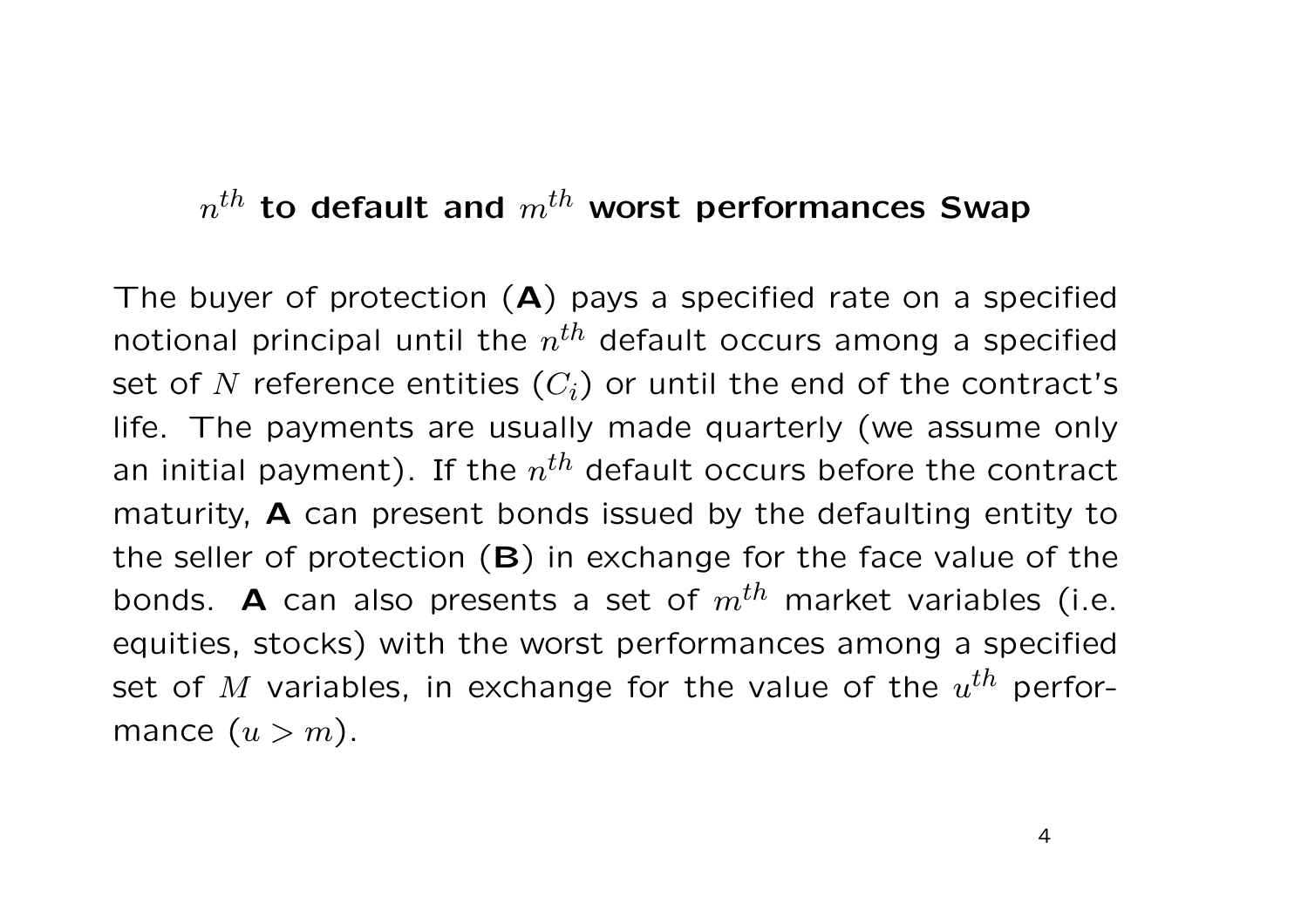## **Collateralized Fund Obligation**

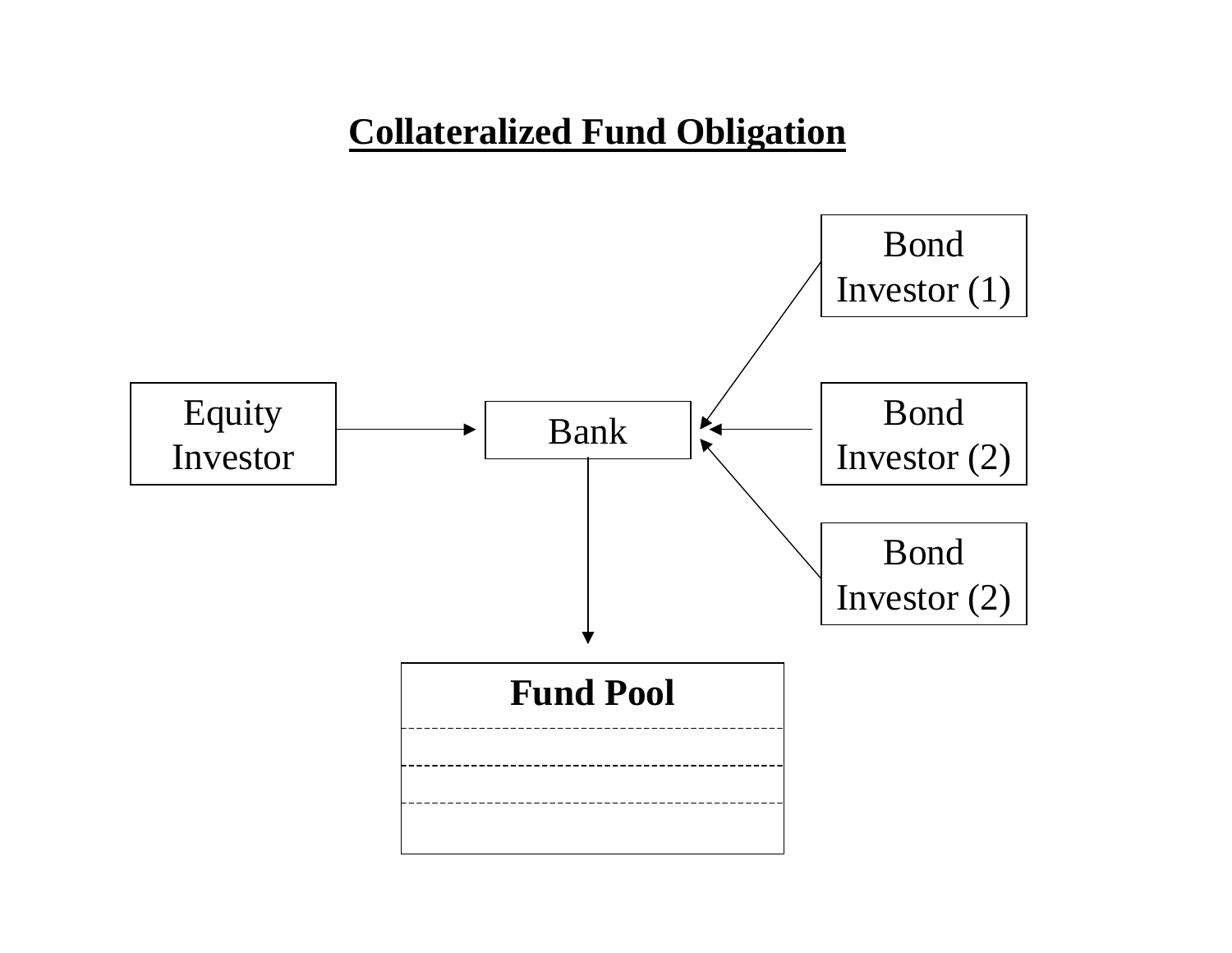#### **Structural Framework**

**Basic assumptions.**

- $\bullet$  Firm  $i$  default as soon as  $V_i(t) < D_i$ . Where  $V_i$  is the firm assets value.
- $\bullet$   $V_i(t)$  follow log-normal processes with constant drift and volatility.
- Interest rate is constant, *r*.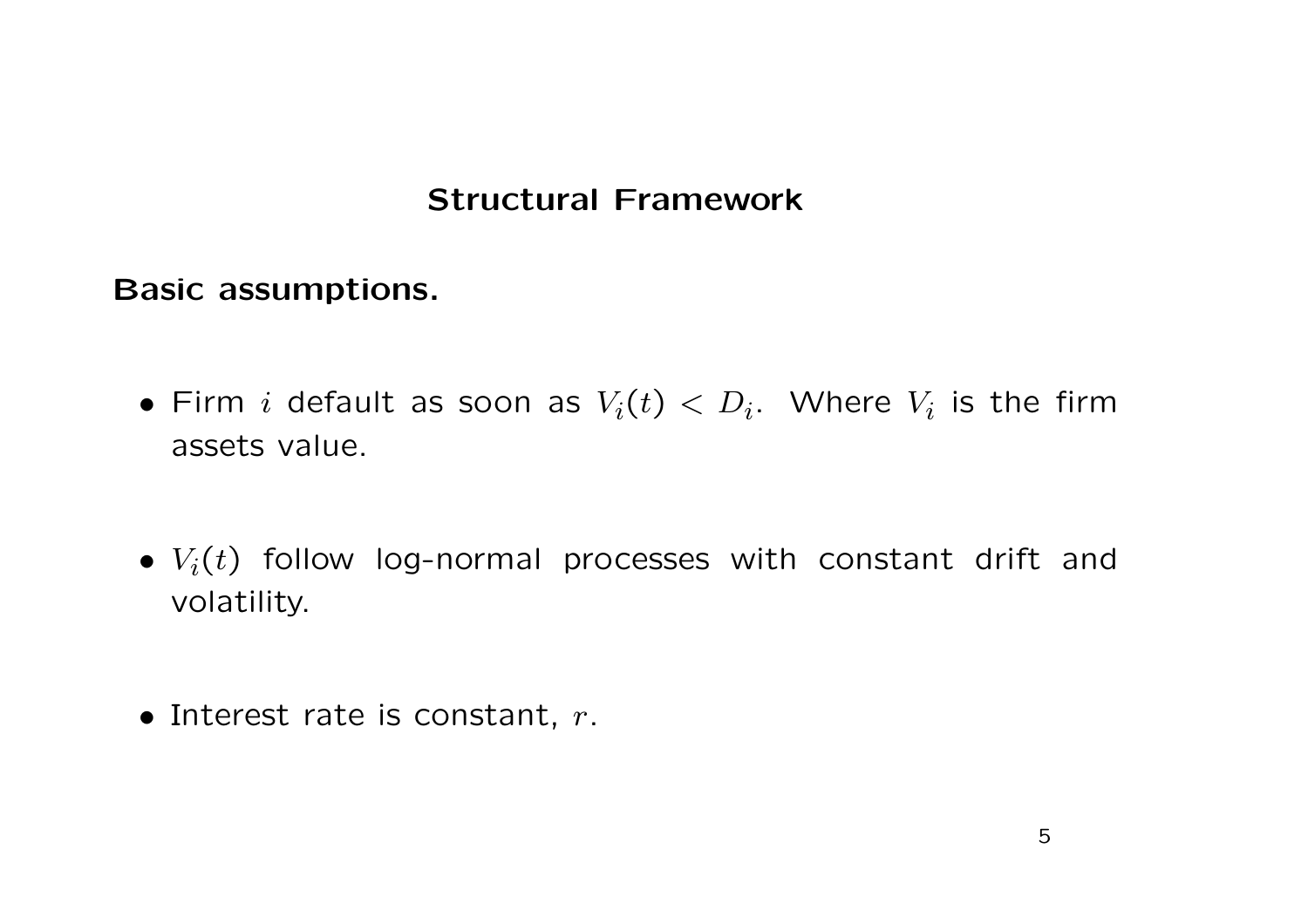#### **Definitions**

- $\bullet$   $\tau_i$  time of default of firm  $i$ , then:  $P(\tau_i < t) = P(Z_i(t) < \ln D_i)$  $Z_i(t) = \min_{0 \leq s \leq t} \ln V_i(s)$ .
- *<sup>τ</sup><sup>j</sup>* <sup>∼</sup> time when *j*-default occurs.
- $\bullet$   $\pi_t(j)$ : The probability of exactly  $j$  default before  $t$ .

$$
\pi_t(j) = P(\tau^j \le t, \tau^{j+1} > t)
$$
\n
$$
= \sum_{\substack{j:(k-j)!\\i_1 \ne i_j = 1}}^{k!} P(Z_1(t) > D_1, \dots, Z_{i_1}(t) \le D_{i_1}, \dots, Z_{i_j}(t) \le D_{i_j}, \dots, Z_n(t) > D_n)
$$
\n(1)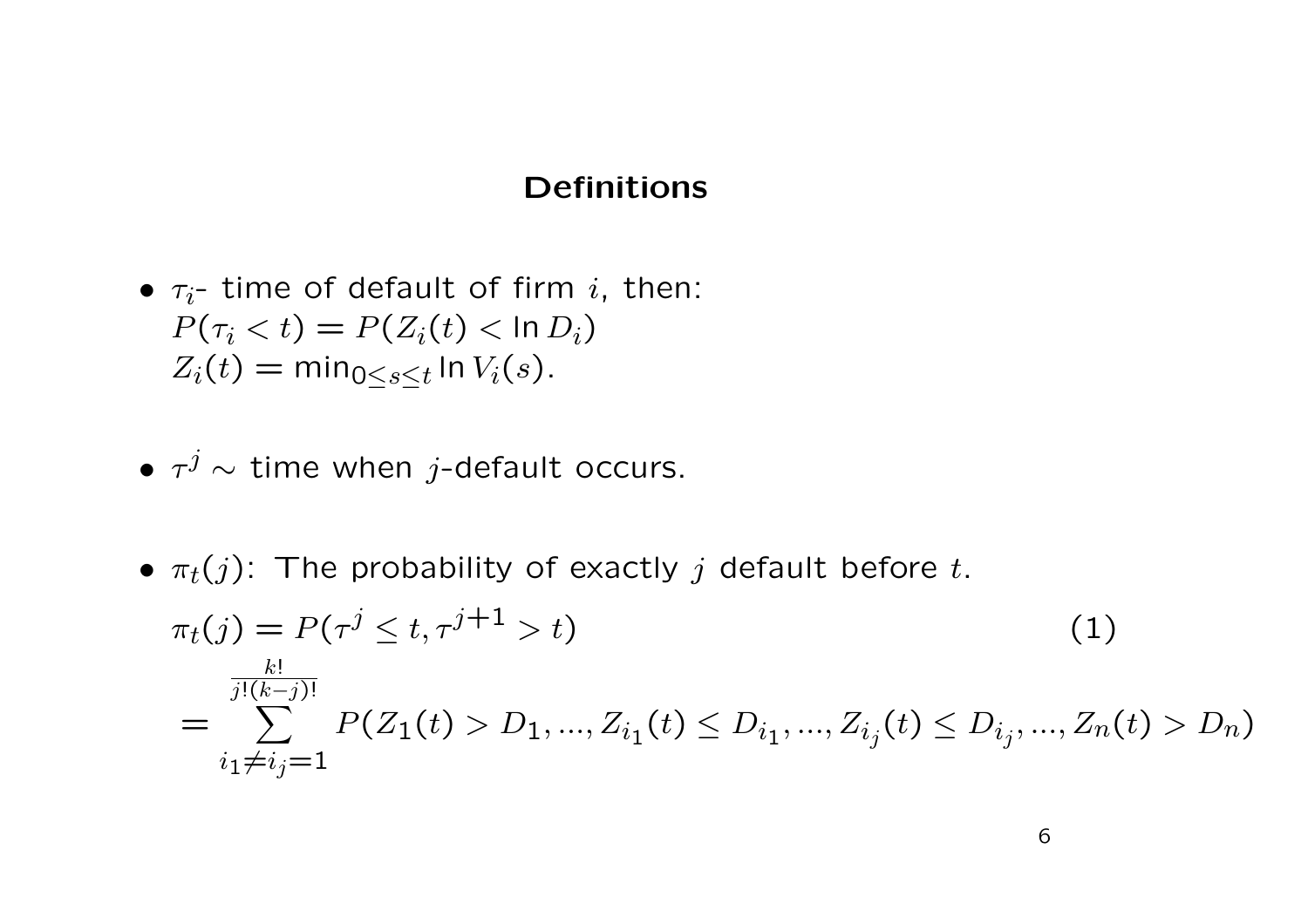• The probability of at least *j* default before *t*:

$$
P(j,t) = P(\tau^j \le t)
$$
  
= [1 - P(Z\_1(t) > D\_1, ..., Z\_i(t) > D\_i, ..., Z\_n(t) > D\_n)]  
- P(\tau^j \le t, \tau^{j+1} > t) (2)

 $\bullet$  Denote  $f_j(.)$  the density of  $\tau^j.$ 

Notice that the multivariate density of  $(\tau^j,V)$  can be com**puted by using the distribution of (Z,V).**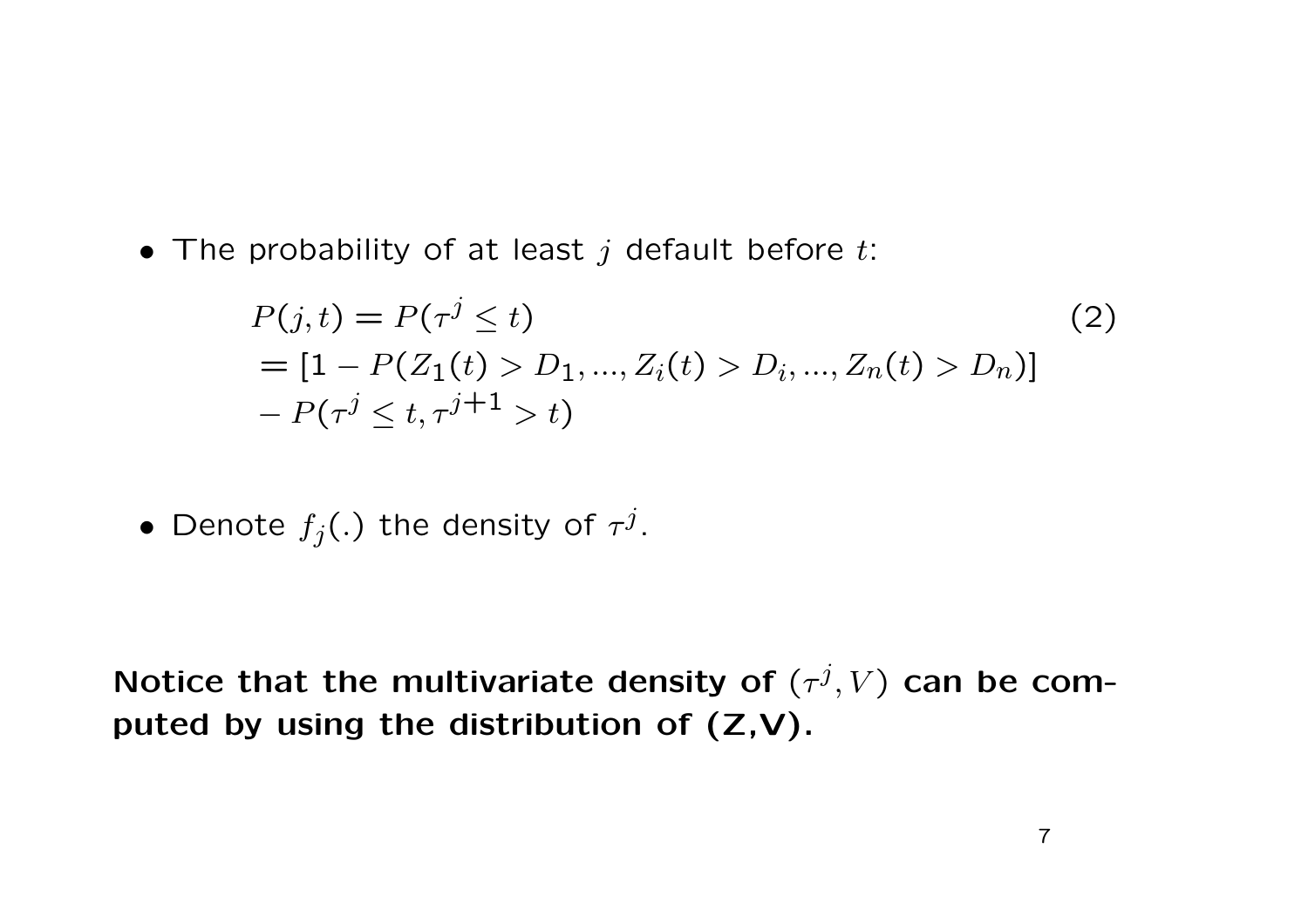#### **Mathematical Result**

Let us assume:  $X(t) = \mu \cdot t + \Sigma \cdot w(t)$ ,  $t \ge 0$ , where  $\mu_{n \times 1}$  and  $\sigma_{n \times n}$  are constants. Denote:

$$
P(X(t) \in dx, \underline{X}(t) \geq m) = p(x, t, m, \mu, \Sigma) \prod_{i=1}^{n} dx_i
$$

where  $x_i > m_i m_i \leq 0$ ;  $\forall i$ .

Then *<sup>p</sup>* (joint density) should satisfy the Fokker-Planck PDE, with initial and absorbing boundary conditions::

$$
\begin{cases}\n\frac{\partial p}{\partial t} = \sum_{i=1}^{3} \mu_i \cdot \frac{\partial p}{\partial x_i} + \sum_{i,j=1}^{n} \frac{\sigma_{ij}}{2} \cdot \frac{\partial^2 p}{\partial x_i \partial x_j} \\
p(x, t = 0) = \prod_{i=1}^{n} \delta(x_i) \\
p(x_i = m_i, t) = 0, \quad i = 1, ..., n\n\end{cases}
$$
\n(3)

8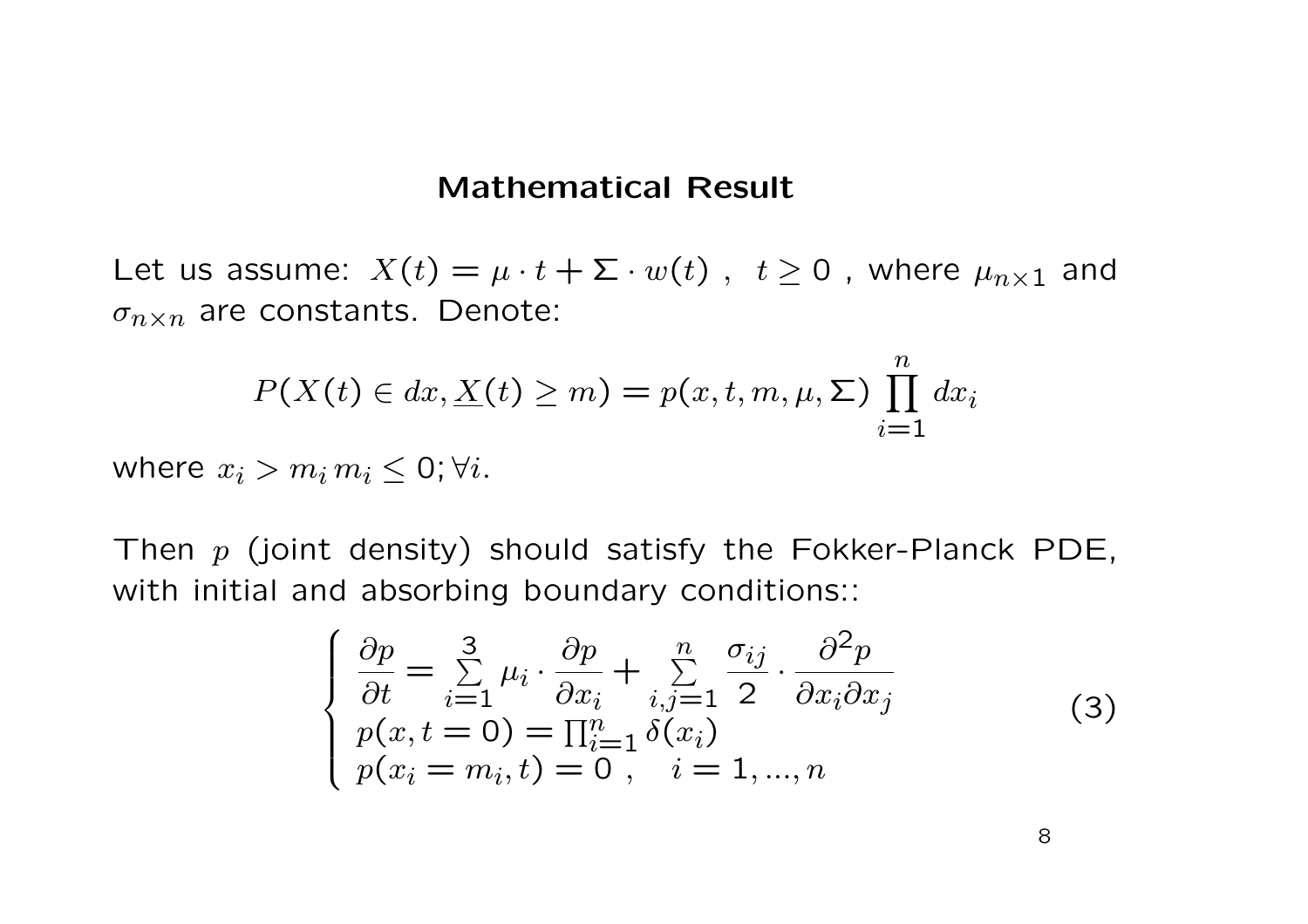**Theorem 1.** *The joint density can be expressed as:*

$$
p(x, t, m, \mu, \Sigma) = h_1(\mu, \Sigma) \cdot h_2(x, t, m, \mu, \Sigma),
$$

 $w$ here  $h_1$  is an exponential function of  $\mu$  and  $\Sigma$ , while  $h_2$  is *<sup>a</sup> linear product of Bessel, Legendre and more general Sturm-Liouville functions.*

**Remark** Integrating over the density functions on the above theorem, we can obtain:  $P(\underline{X}_1(t) \geq m_1,,\underline{X}_N(t) \geq m_N).$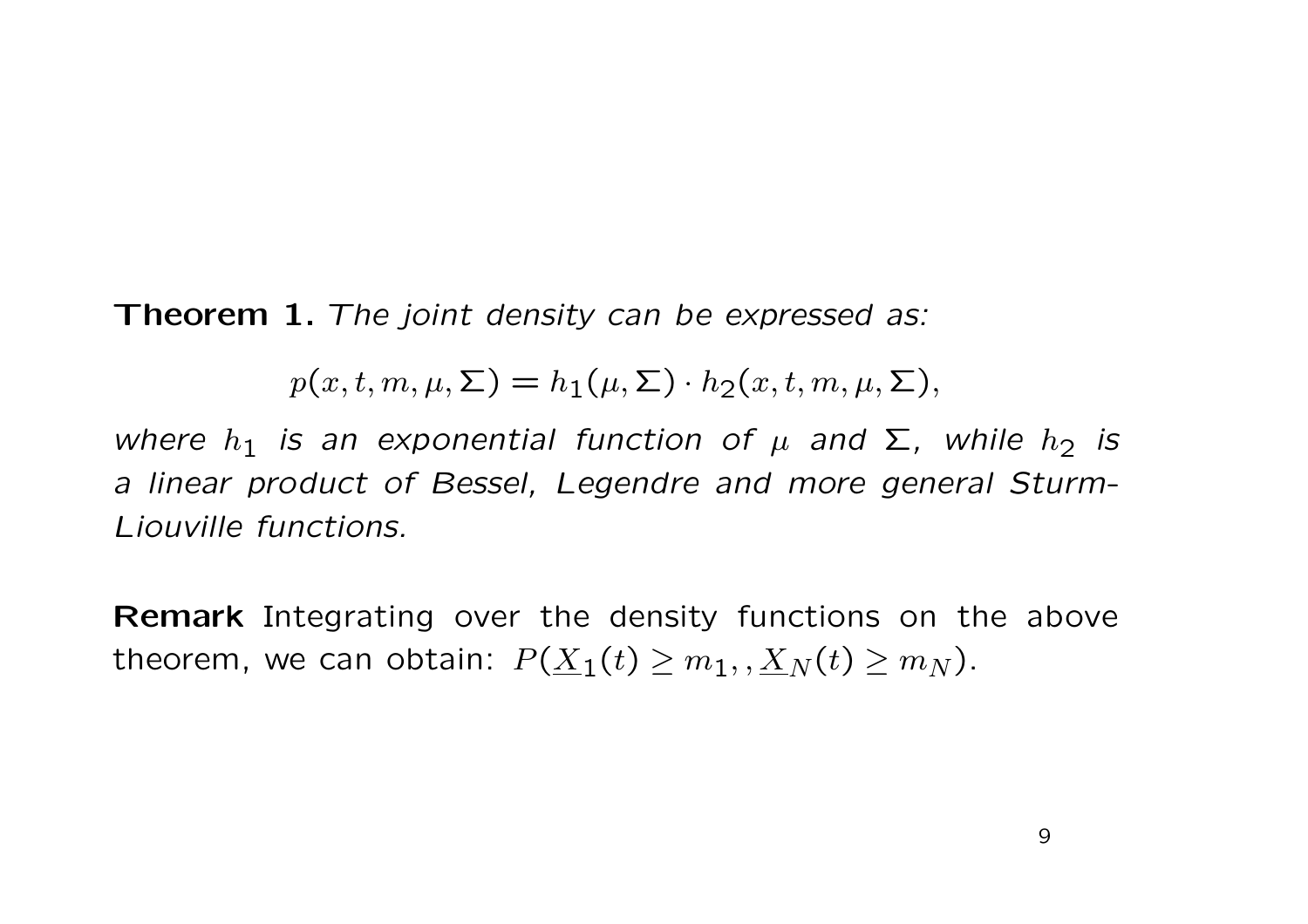**Particular case, N=2. (See Rebholz 1998)**

$$
P(Z_1(t) < m_1, Z_2(t) < m_2) \tag{4}
$$
\n
$$
= e^{a_1 m_1 + a_2 m_2 + bt} \cdot \frac{2}{\alpha t} \cdot \sum_{n=1}^{\infty} \sin\left(\frac{n\pi \theta^*(m_1)}{\alpha}\right) \cdot e^{\frac{-g(m_1, m_2)}{2t}} \cdot \int_0^\alpha \sin\left(\frac{n\pi \theta(m_1)}{\alpha}\right) \cdot g_n(m_1, m_2) d\theta
$$

Where  $g_n(m_1,m_2)$  is an integral of Bessel functions.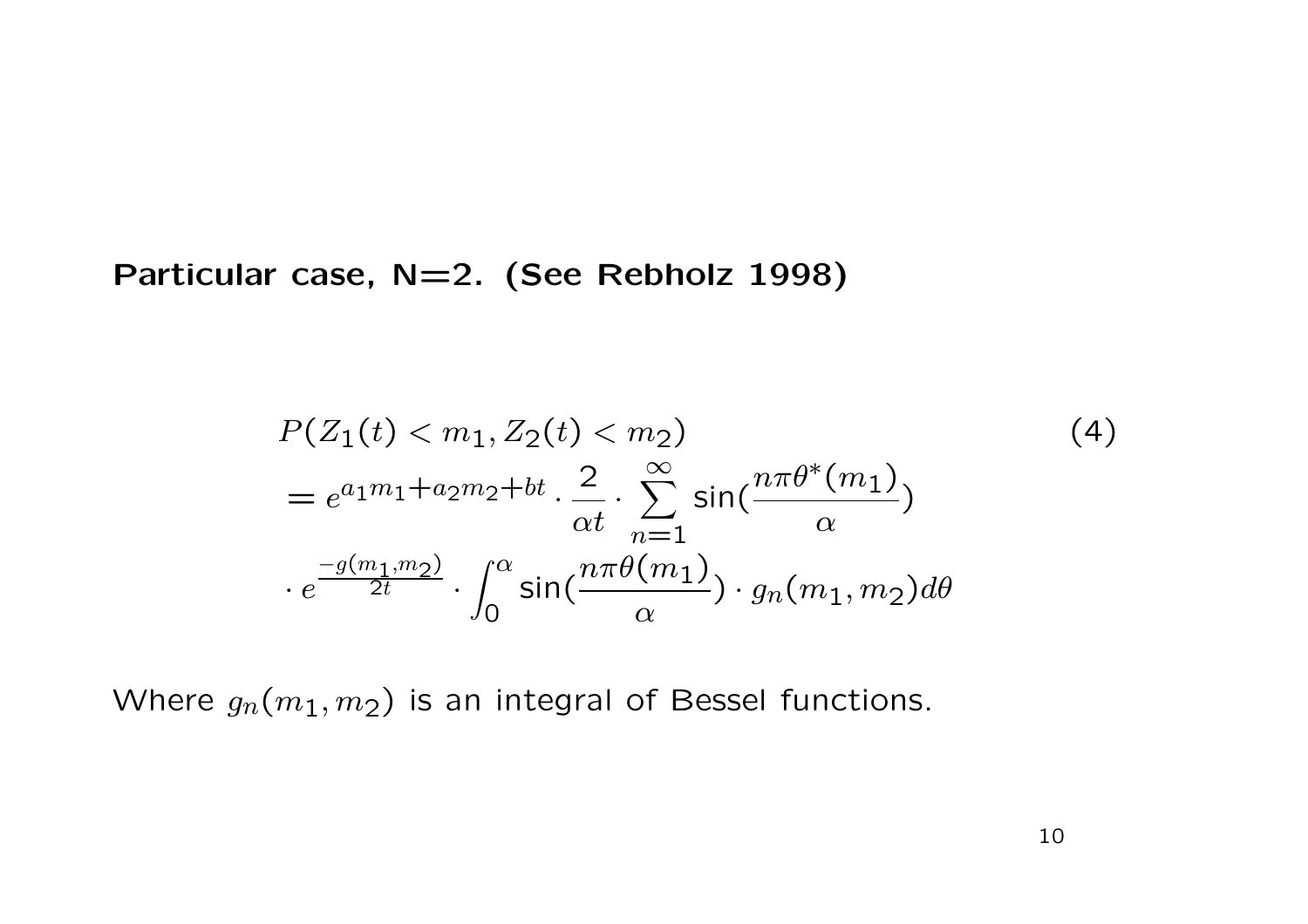## Pricing  $n^{th}$  to default CDS.

Extra Assumptions

1 - Principals and the expected recovery rates associated with all the underlying entities are the same,  $L = 1$ , R.

2 - In the event of and an  $j<sup>th</sup>$  default occurring the sellers pays the notional principal times  $(1 - R)$ . We could also assume  $R(V_{i_1}(\tau^j),...,V_{i_j}(\tau^j))$ , we know the multivariate distribution from slide 6.

3 - We assume only one payment (from the buyer) at the beginning of the contract.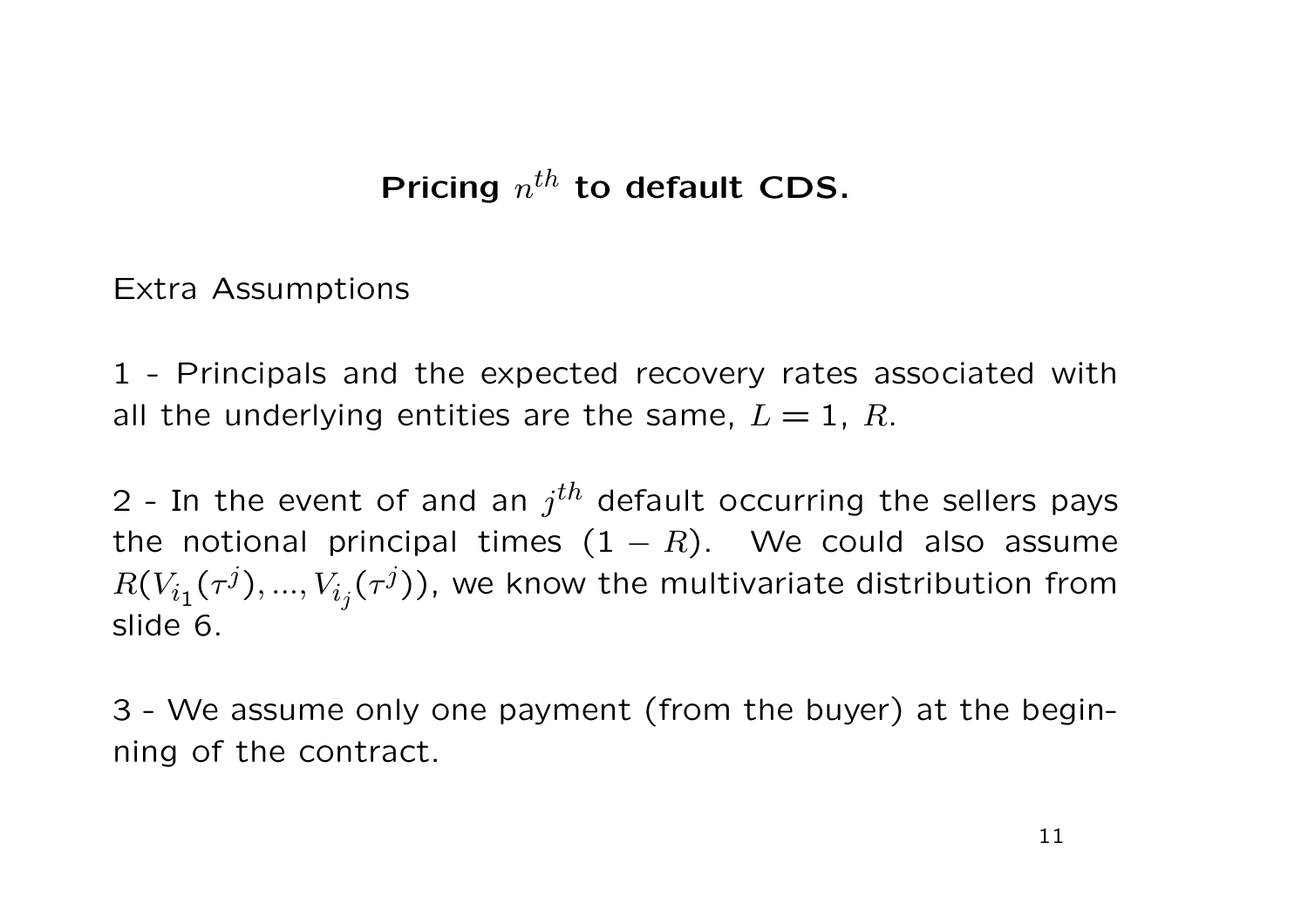**Proposition 4:** The present value (*t*) of the expected payoff of <sup>a</sup> *jth* to default CDS is:

$$
E_t^Q \left[ (1 - R) \cdot e^{-r(\tau^j - t)} \cdot 1_{\{\tau^j < T\}} \right] \tag{5}
$$
\n
$$
= \int_t^T (1 - R) \cdot e^{-r(s - t)} \cdot f_j(s) ds \tag{6}
$$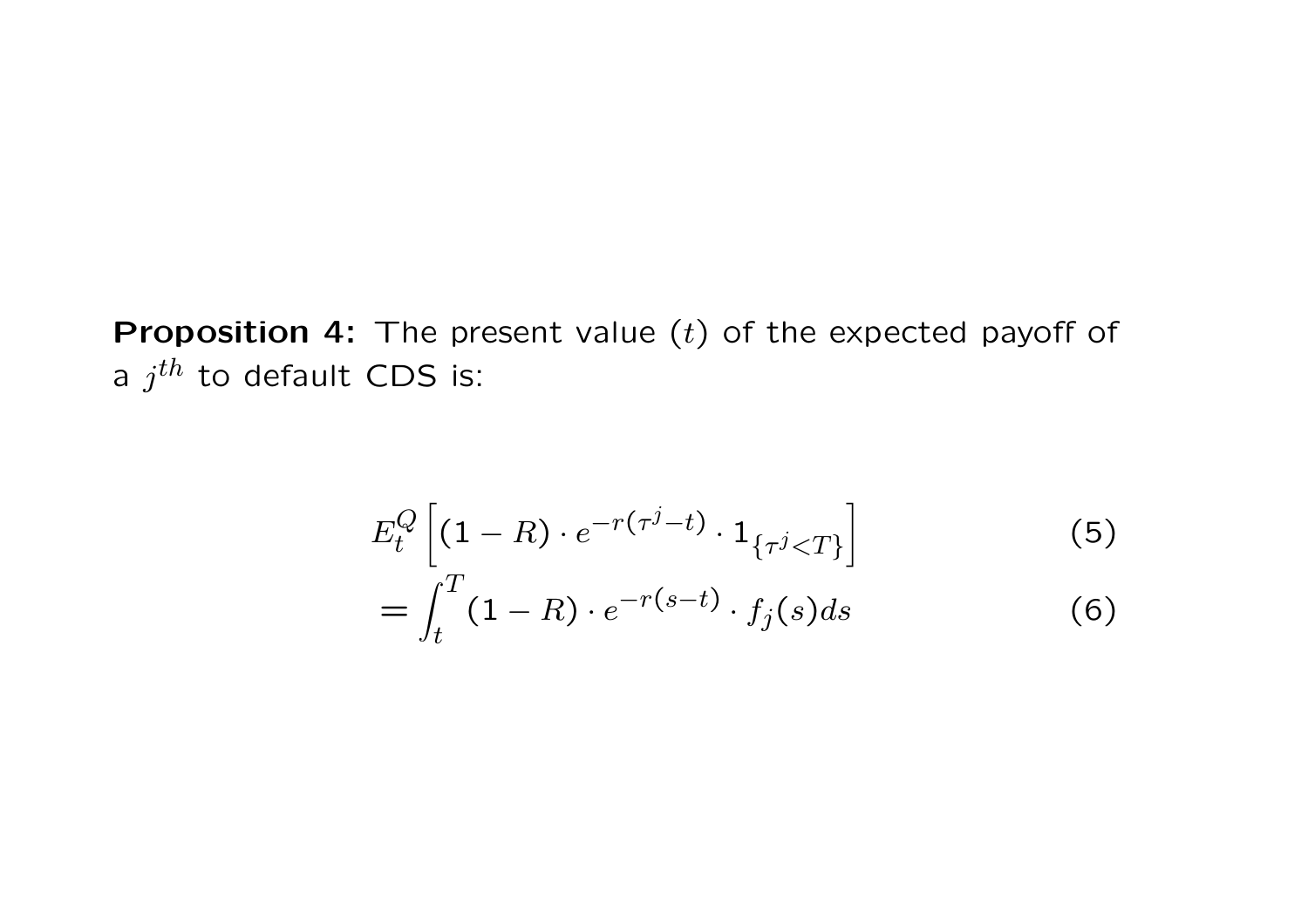### **Pricing Percent of defaults CDO.**

Extra Assumptions

1 - Principals ( *L*) associated with all the underlying names are the same.

2 - The tranche  $i$  is responsible for between  $q_i$ % and  $q_{i+1}$ % of defaults in a CDO where there are *N* names.

3 - The principal to which the promised payments are applied declines as defaults occur.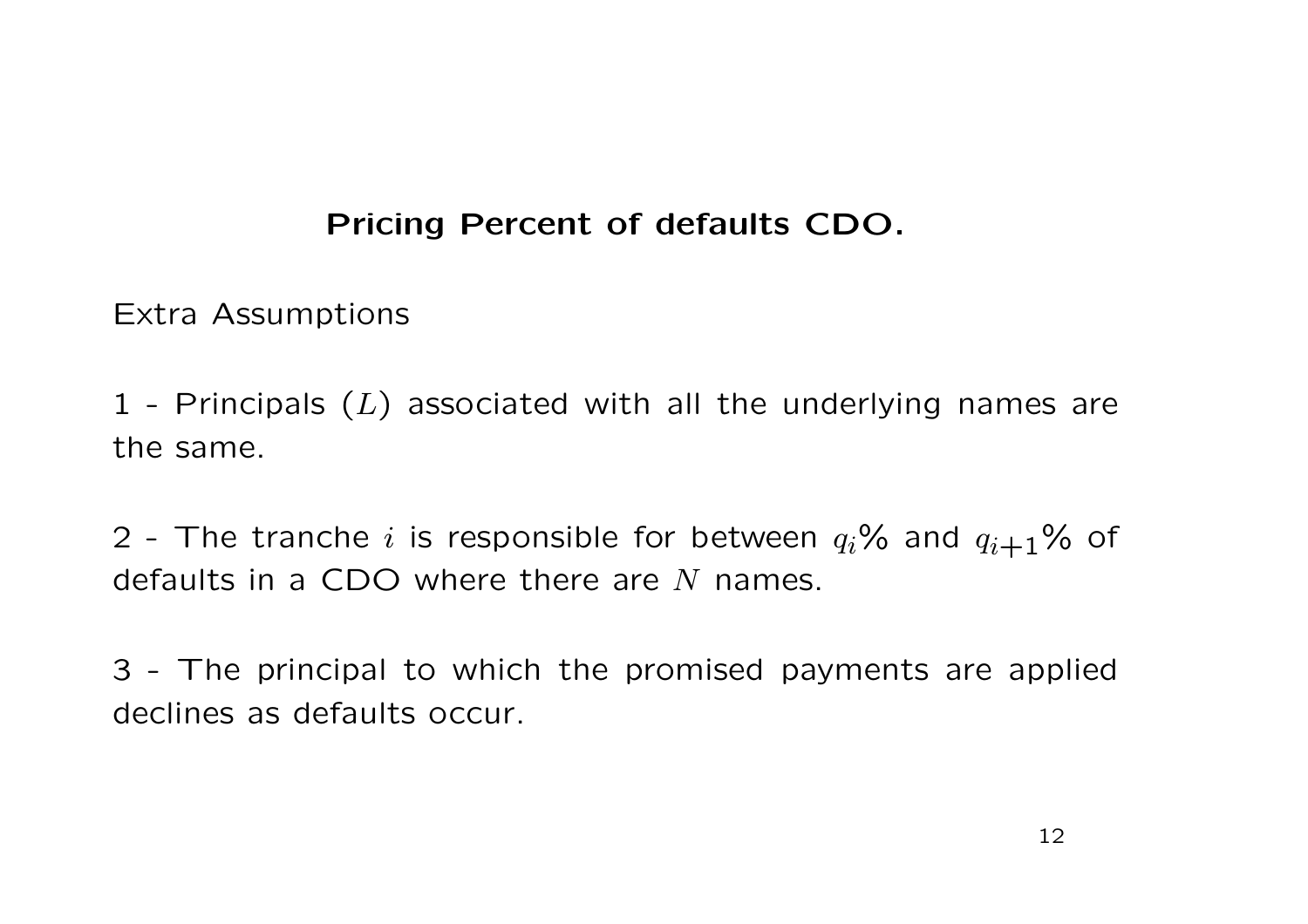**Proposition 5:** The present value of the expected cost of defaults for this tranche is the sum of the cost of defaults for *<sup>n</sup>th* to default CDS for values of  $n$  between  $q_i$ % and  $q_{i+1}$ %.

Suppose that there is a promised percentage payment of  $r_i$  at time  $\tau$ . In our case the payment is  $p_i\% \cdot L \cdot r_i$  with probability  $1$ −  $P(q_i, \tau)$ ,  $(p_i\% - 1\%) \cdot L \cdot r_i$  with probability  $\pi_{\tau}(q_i)$ ,  $(p_i\% - 2\%) \cdot L \cdot r_i$ with probability  $\pi_{\tau}(q_i+1)$ , and so on.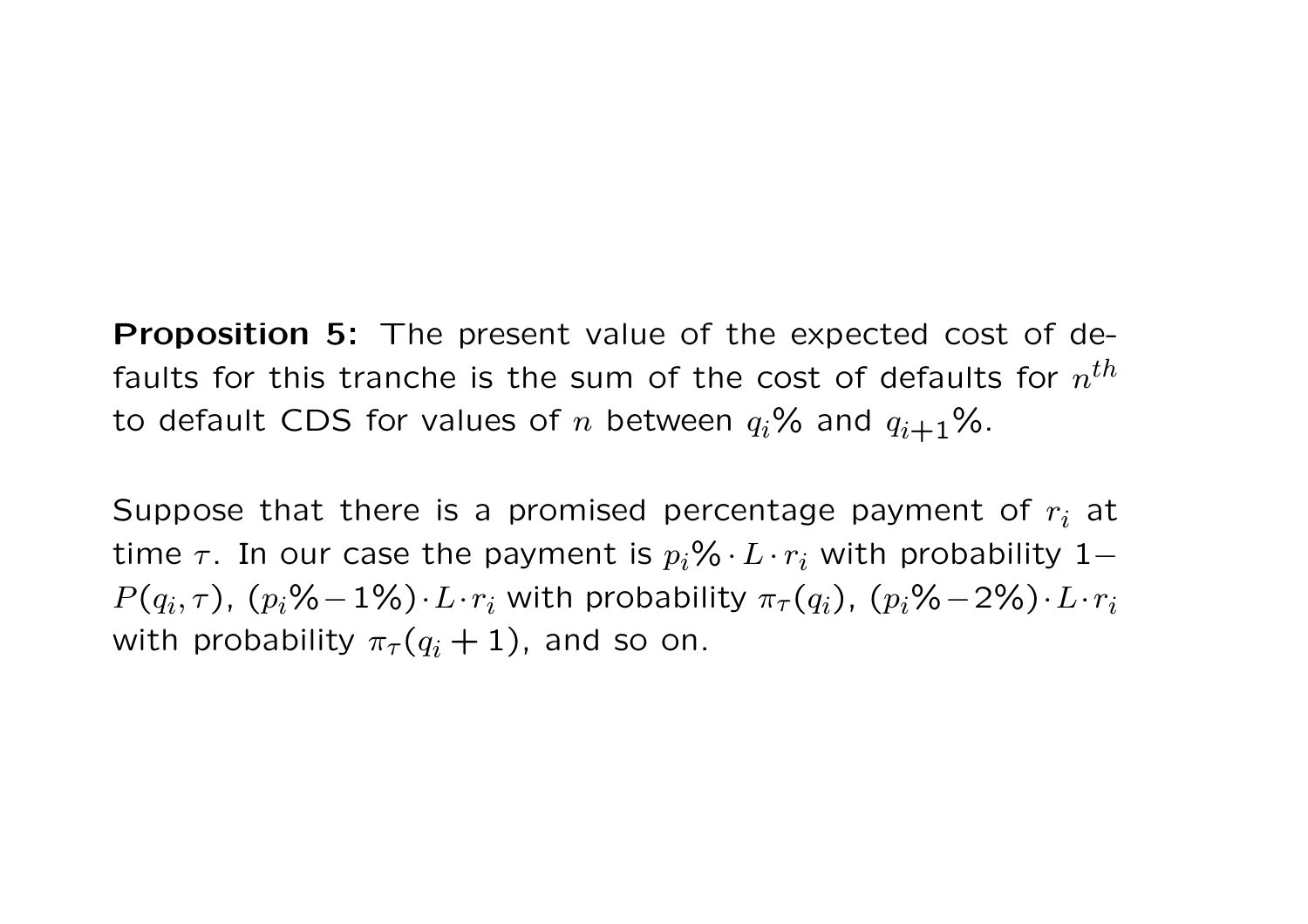The expected payment is therefore:

$$
p_i \cdot r_i \cdot L \cdot [1 - P(q_i, \tau)]
$$
  
+ 
$$
\sum_{j=1}^{p_i-1} [(p_i - j) \cdot r_i \cdot L \cdot \pi_{\tau}(q_i + j - 1)]
$$
 (7)

So the value today, *t*, for the tranche *i* is: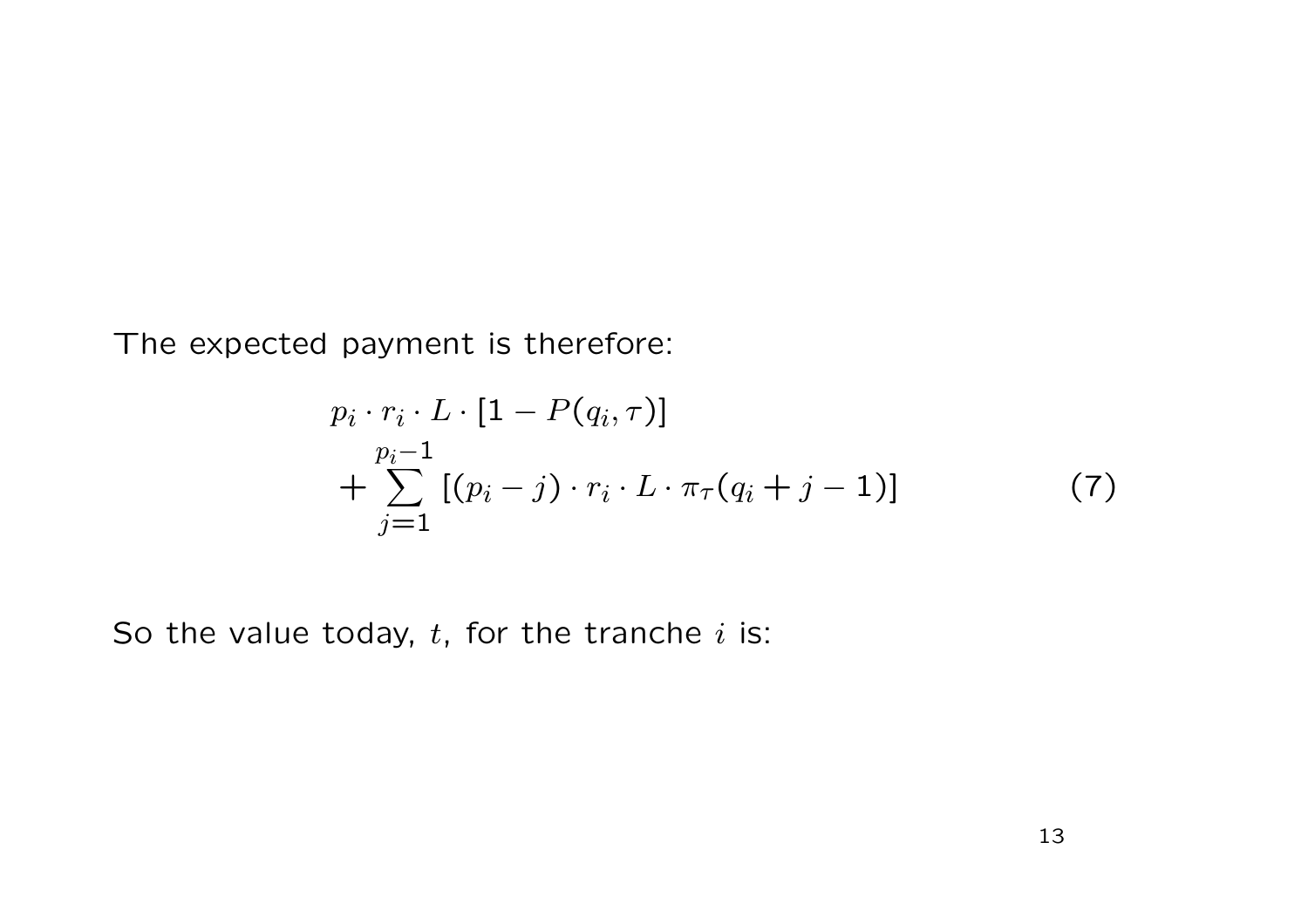$$
\int_{t}^{T} e^{-r \cdot (s-t)} \cdot (p_i \cdot r_i \cdot L) ds
$$
\n
$$
-\int_{t}^{T} e^{-r \cdot (s-t)} \cdot (p_i \cdot r_i \cdot L) \cdot f_{q_i}(s) ds
$$
\n
$$
+\sum_{j=1}^{p_i-1} \left\{ \int_{t}^{T} e^{-r \cdot (s-t)} \cdot [(p_i-j) \cdot r_i \cdot L] \cdot f_{q_i+j-1}(s) ds \right\} \tag{8}
$$

**Remark** The distribution of losses *Lo*(*t*) for tranche *<sup>i</sup>* can be obtained by noticing that  $P(Lo(t) = L(t) \cdot q_i + s) = \frac{\pi_t(q_i+s)}{\sum_{l=0} \pi_t(q_i+l)}$ .